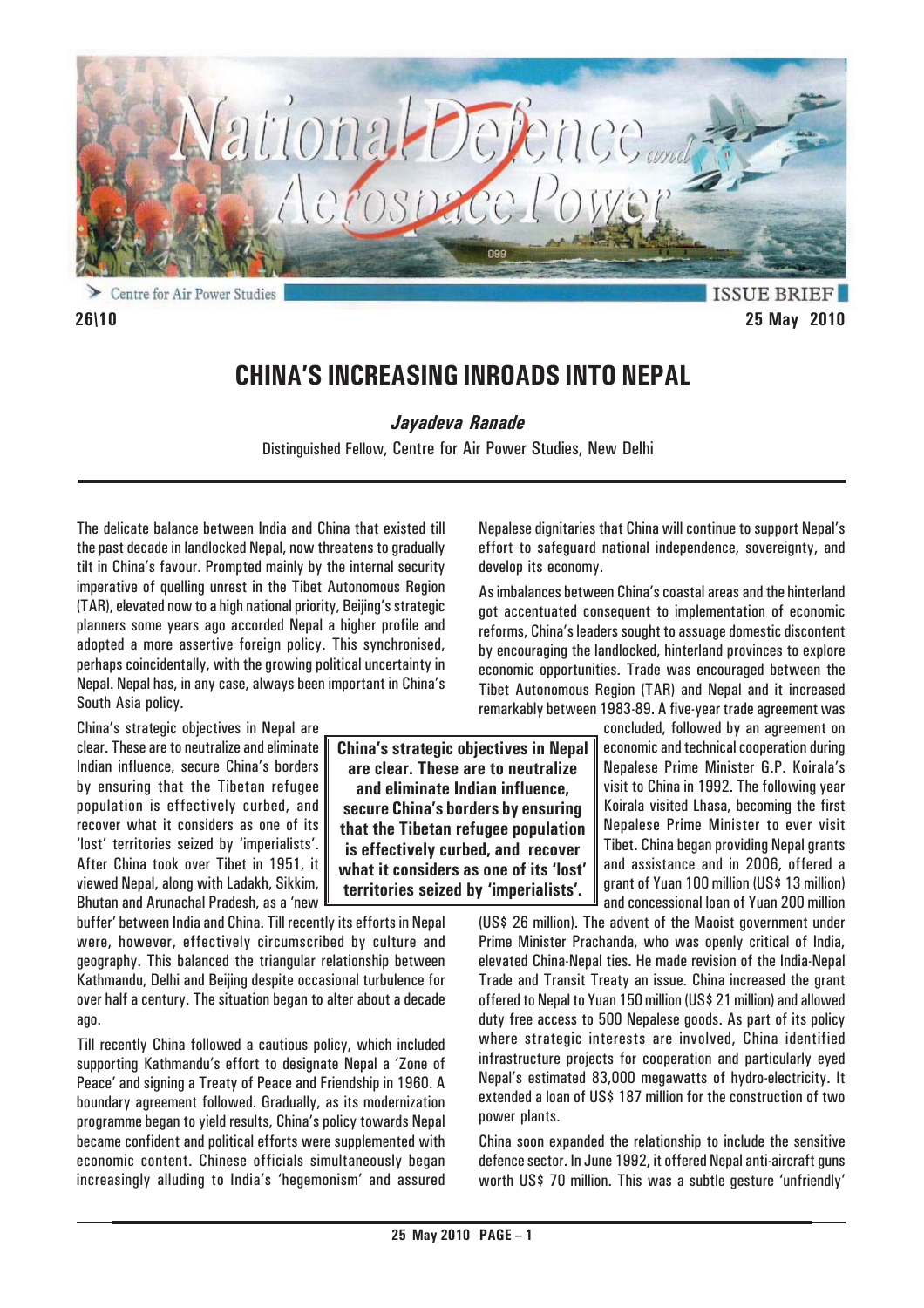### Centre for Air Power Studies

to India. Though not accepted, the offer paved the way for further contacts. The next year Nepal's Defence Secretary led a delegation to China, described by China's then Defence Minister Chi Haotian as 'a major event in the history of contacts between the armed forces of the two countries'. In mid-1994, Nepal's Inspector General of Police visited Beijing for the first time ever, during which Beijing voiced its concern about 'anti-China' activities by Tibetans inside Nepal. China was assured that such activities would be stopped. Chinese defence supplies to Nepal and military exchanges escalated appreciably after the visit of the Royal Nepal Army Chief to Beijing in 1999. The shift in Nepal's weapons procurement policy was enunciated in June 2005 by the Royal Nepal Army's Master General of Ordnance. He identified China as the only country which continued to supply arms and ammunition to Nepal, adding that Nepal was entirely

dependent on China for military supplies. Major deals for the purchase of ammunition and military equipment were signed the following years, ousting India from the position of solitary supplier of ammunition. In December 2008, the visiting Deputy Chief of General Staff of the Chinese PLA, Lieutenant General Ma Xiaotian, pledged US \$2.6 million as military assistance for Nepal. The previous year China

had announced military aid worth \$1.3 million, the first such assistance to the Maoist government in Nepal. Beijing also supported the Maoists' proposal to integrate approximately 19,000 Maoist guerrillas with the Nepal Army. Meanwhile, China ingressed Nepal's critical telecommunications sector, thus ensuring long-term leverage in the country. Within two years Chinese companies were engaged in 27 projects and ZTE and Huawei, both intimately associated with the PLA, made major inroads. Huawei set up the mobile telephone networks in Kathmandu and other cities while ZTE secured an over US\$ 50 million turnkey contract for upgrading Nepal Telecom's nationwide mobile phone capacity.

Overall, Beijing adopted a watch and wait policy amidst the fast paced political developments which witnessed consecutively the removal of King Gyanendra, rise of the Maoists, gathering momentum of the pro-democracy movement and protracted impasse over the Constituent Assembly. China moderated its stance and veered to supporting pro-democracy forces. Chinese State Councillor Tang Jiaxuan's visit to Kathmandu in March 2006, signalled this shift and marked the commencement of a more assertive policy. He urged reconciliation between the contesting forces and, departing from the earlier

**Overall, Beijing adopted a watch and wait policy amidst the fast paced political developments which witnessed consecutively the removal of King Gyanendra, rise of the Maoists, gathering momentum of the pro-democracy movement and protracted impasse over the Constituent Assembly.**

practice of only meeting Palace officials, met prominent leaders of the 'anti-King' Seven Party Alliance. China additionally initiated contact with the Maoists, whom a Chinese Ambassador had, in 2003, described as an embarrassment to the image of China's Chairman Mao!

Significant visits were those of Wang Hongwei in July 2006 and Wang Jiarui the following year. Wang Hongwei, a retired Major General of the People's Liberation Army (PLA) and Research Fellow at the prestigious Chinese Academy of Social Sciences (CASS), expanded China's political base in Nepal and quietly met Maoist cadres. China already had contact with the then almost 30,000 strong Nepal Communist Party (United Marxist-Leninist). He expressed the hope that they would participate in the interim government in Kathmandu. Wang Hongwei was later instrumental in inviting a number of senior Maoist leaders to China. Similarly reflecting China's newly

> assertive policy, Wang Jiarui, Minister in the Chinese Communist Party's powerful International Liaison Department, met a number of senior Nepalese leaders including Prime Minister Koirala and Nepal Communist Party (United Marxist-Leninist) leader Madhav Nepal. He emphasized that stability in Nepal would benefit China's bordering regions, that Nepal should hold

elections early, and requested assistance in curbing the activities of Tibetan refugees who could plan to enter China to disrupt the Olympics.

Political interaction accelerated during the period Prachanda was Prime Minister. He broke with tradition and travelled to Beijing on his first visit abroad. He went twice more. An estimated 38 Chinese delegations visited Nepal in 2008-09 while 12 high-level Nepalese economic, technology and defence delegations travelled to China. China cultivated a spectrum of political parties including the Communist Party of Nepal-Maoist (CPN-M), the Nepal Communist Party (United Marxist-Leninist) and the Madhesi People's Rights Forum. In April 2009, a NCP-UML delegation led by Jhala Nath Khanal visited Beijing and was informed that China wants "a new kind of relationship" with Nepal. The pronounced pro-China tilt was corrected with the installation of GP Koirala as Prime Minister.

A network of China Study Centers (CSCs), set up to popularise the Chinese language and, more importantly, disseminate anti-India propaganda, reinforce traditional Chinese diplomacy. At least 35 China Study Centres, entirely funded by Beijing, are strategically established in southern Nepal along India's border. China's propaganda

### **ISSUE BRIEF**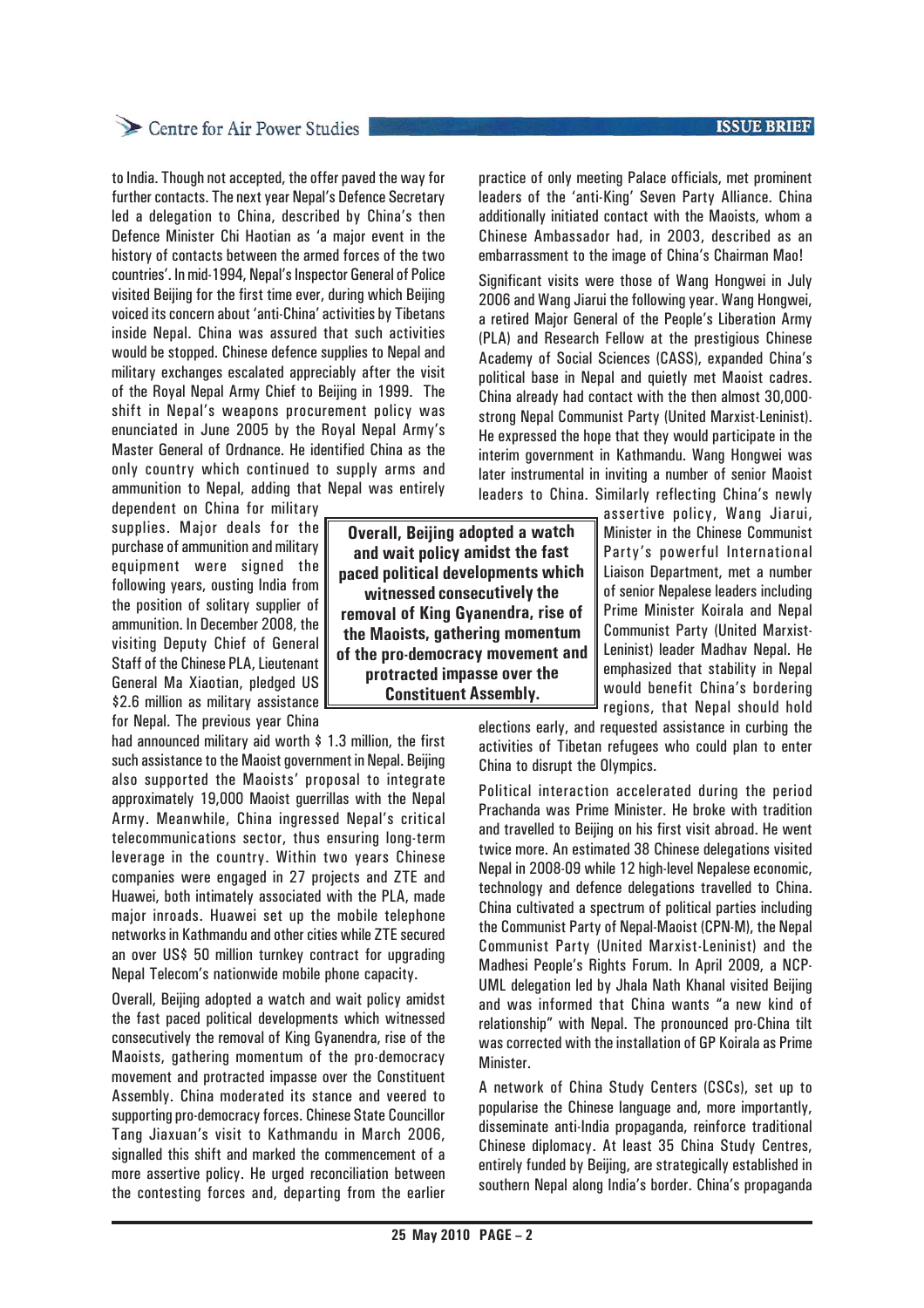# Centre for Air Power Studies

**ISSUE BRIEF** 

offensive includes the China Radio International's local FM radio station in Kathmandu and a Nepal-China Mutual Cooperation Society (NCMCS), funded by the Chinese Embassy in Nepal.

The real game changer in China-Nepal relations is, however, the Qinghai-Lhasa railway which was operationalised in July 2006. China's decision to extend the

Qinghai-Tibet Railway line — capable of carrying an estimated 7 million tons of cargo a year — from Lhasa to Zhangmu, bordering western Nepal and Yadong in the east, by 2015 underscores China's strategic interests. The railway is augmented by all-weather expressways radiating out of Lhasa and stretching up to Yadong, on the border with India's Sikkim and, connecting with the Western Highway which runs to the north of the border along western Nepal. To enhance connectivity, China built a road link between Lhasa and Khasa, a border town located some 80 kilometres north of Kathmandu and is constructing another road along the shortest route from Tibet to Kathmandu. Though built to cater to the need of military logistics, the expressways fulfill important strategic objectives. Completion of these major infrastructure projects inside China, coincidentally when Nepal was undergoing historic political changes, has given China a crucial immediate advantage. China's new transportation network has provided alternate trade routes to a landlocked Nepal. China moved quickly to exploit Nepal's sensitivities and reopened the Kathmandu-Lhasa highway in 2008 and designated Zham in TAR as a dry port for Nepal. Next year it agreed to open two more custom posts bringing the total to seven. Chinese Ambassador Zheng Xianglin observed in August 2008 that "Nepal is situated in a favourable geographical position in South Asia, and a passage linking China and South Asia". Separately, Chinese Foreign Minister Yang Jiechi indicated that both countries were working towards a 'strategic partnership', while Liu Hongcai, a Vice Minister in the CCP's International Liaison Department, reiterated the caution (Feb 2009): 'we oppose any move to interfere in the internal affairs of Nepal by any force'.

**A network of China Study Centers (CSCs), set up to popularise the Chinese language and, more importantly, disseminate anti-India propaganda, reinforce traditional Chinese diplomacy. At least 35 China Study Centres, entirely funded by Beijing, are strategically established in southern Nepal along India's border.**

shut down at Chinese insistence and only sustained international pressure ensured that the government in Kathmandu allowed the Dalai Lama's establishment to retain one office. Beijing coerced Kathmandu into prohibiting activities that were sponsored by pro-Dalai Lama elements or organized by the Dalai Lama's representatives in Nepal. The Nepalese police and border posts were instructed to apprehend

Tibetans attempting to illegally cross over into Nepal from Tibet, either to escape or visit Dharamsala for a glimpse of their exiled Tibetan religious leader, the Dalai Lama. Those apprehended were detained and handed over to the Chinese authorities, who either incarcerated or executed them.

Chinese pressure increased once Prachanda took over as Prime Minister. A visible result is the drastic reduction in number of Tibetans entering Nepal and the severely curtailed activities of the Tibetans resident in Nepal. From the 2,900 Tibetans who escaped into Nepal in 2006 en route to India, the number dropped to 658 in 2008 and 752 in 2009. The Chinese Embassy in Kathmandu became more active and started monitoring Tibetan activities very closely. There was enhanced interaction between the Chinese Embassy and Nepalese authorities on the Tibet issue. Annual commemorative functions organized by Nepal's Tibetan community or the Dalai Lama's official representatives began to be disallowed.

China's interference in Nepal became more noticeable with the beginning of the 'Year of the Tiger', which marked the unveiling by China's leadership of a new, tougher policy towards Tibetans inside the Tibet Autonomous Region (TAR) and Tibetans resident elsewhere in China. The new policy clarifies too that Nepal, as a country bordering the restive TAR, is now viewed by Beijing as a 'frontline' state in its struggle against Tibetan 'separatist' elements. Nepal is seen as a possible base for US-sponsored anti-China activities involving Tibetans. There has been appreciably increasing pressure on Nepal since December last year, when a Counsellor in China's Embassy in Kathmandu expressed concern at the number of Tibetans illegally entering Nepal. He urged Nepal's Home Secretary

The priority target of China's revised policy towards Nepal

was its 20,000-strong Tibetan community which, anticipatedly, was the first to feel the impact of China's rising influence in Nepal. After King Gyanendra assumed power in a Palace coup in 2001, two offices of the Dalai Lama were

 **Chinese Ambassador Zheng Xianglin observed in August 2008 that "Nepal is situated in a favourable geographical position in South Asia, and a passage linking China and South Asia".**

to heighten vigilance along the borders. In February 2010, during bilateral talks at Kyirong in the Tibet Autonomous Region (TAR)'s Xigaze prefecture, the Chinese authorities renewed their appeal. This time, however, they expanded the scope